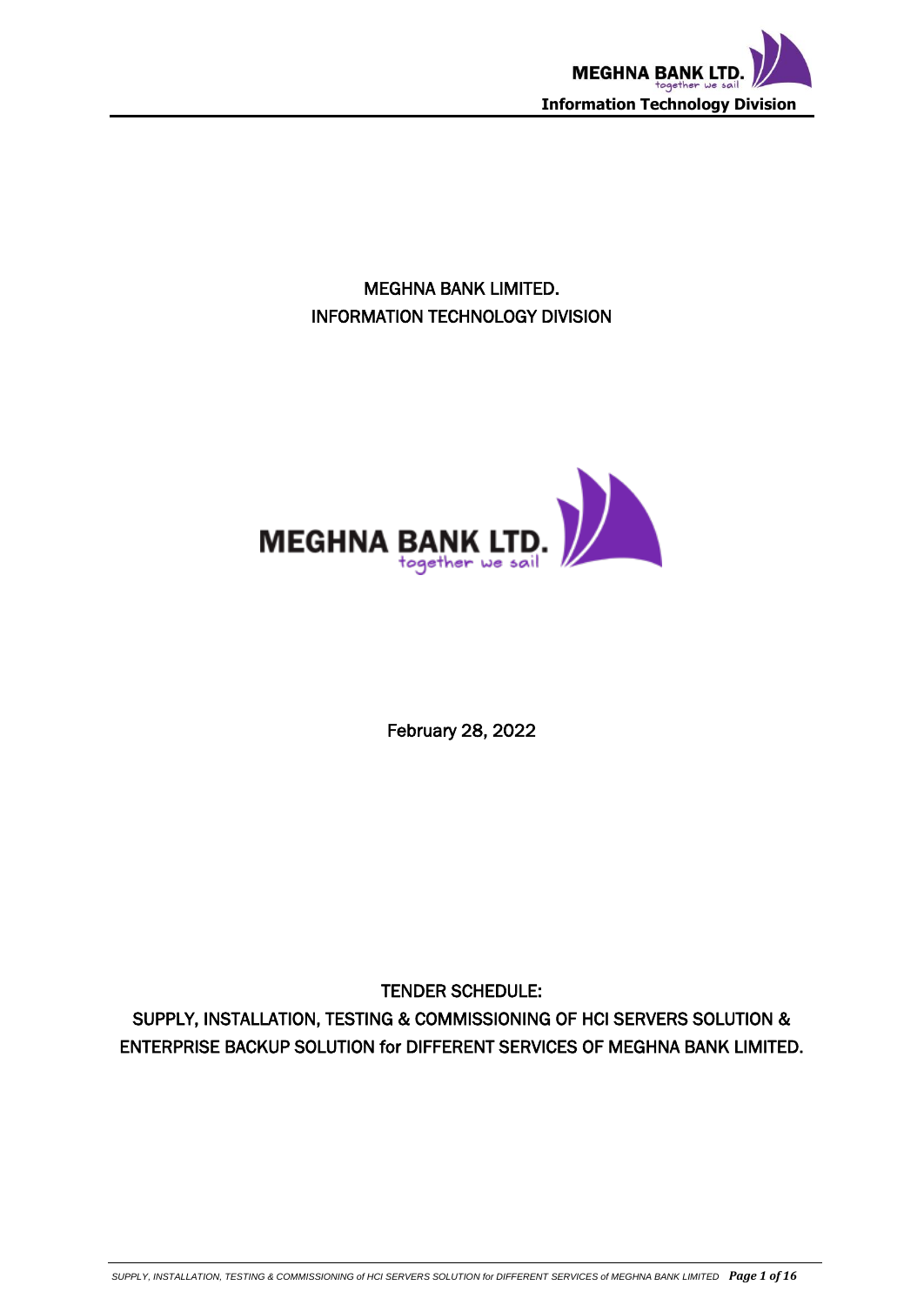

#### 01. TERMS AND CONDITIONS

#### 1.1 Tender Preparation:

- (I) Tenders must be submitted in two-envelope system i.e. one Technical Proposal & one Financial Proposal mentioning Technical/Financial Proposal on the top of each envelope. These two proposals will be submitted together in a third envelope. All the envelopes should be sealed & signed.
- (II) Technical proposal will be opened on the specified date in the Tender Notice. Date of opening of the financial proposal will be communicated later on.
- (III) The bid forms must be filled in through computer printer or in typing without overwriting and without any erasing and modifications and when completed shall contain all the required information.
- (IV) The Offer should be submitted in a sealed cover.
- (V) The Offer shall be marked as "Supply, Installation, Testing and Commissioning of HCI server & Enterprise Backup Solution with associate network equipment's for different services of Meghna Bank Ltd."
- (VI) Offers in the bid should be free from any condition and any conditional offer will disqualify the bidder. Unless otherwise provided herein bids shall be submitted on a firm and final price basis including all charges. Each page of the offer must be signed and sealed properly by the authorized representative of the bidder and filled in where applicable.
- 1.2. Award Finalization and subsequent actions: The Bank will award the Contract to the Bidder whose offer is found to be substantially responsive and who has offered technically suitable proposal & whose quoted price is within the acceptable limit of the Bank. After selection of the vendor, the vendor will maintain close contact with the client to sort out details of works to be undertaken.
- 1.3. Meghna Bank reserves the right to accept or reject any or all the tenders without assigning any reason whatsoever.
- 1.4. In case of any error detected in the Bill of Quantities or in other documents at any time, Meghna Bank reserves the right to rectify such error.
- 1.5. The detailed specifications, terms and conditions are incorporated in this tender schedule.
- 1.6. Meghna Bank is not bound to accept the lowest price it will be comparison matrix goes with combined technical & financial consideration.
- 1.7. For the purpose of warranty period, work completion time will be counted from the date of installation, testing, commissioning.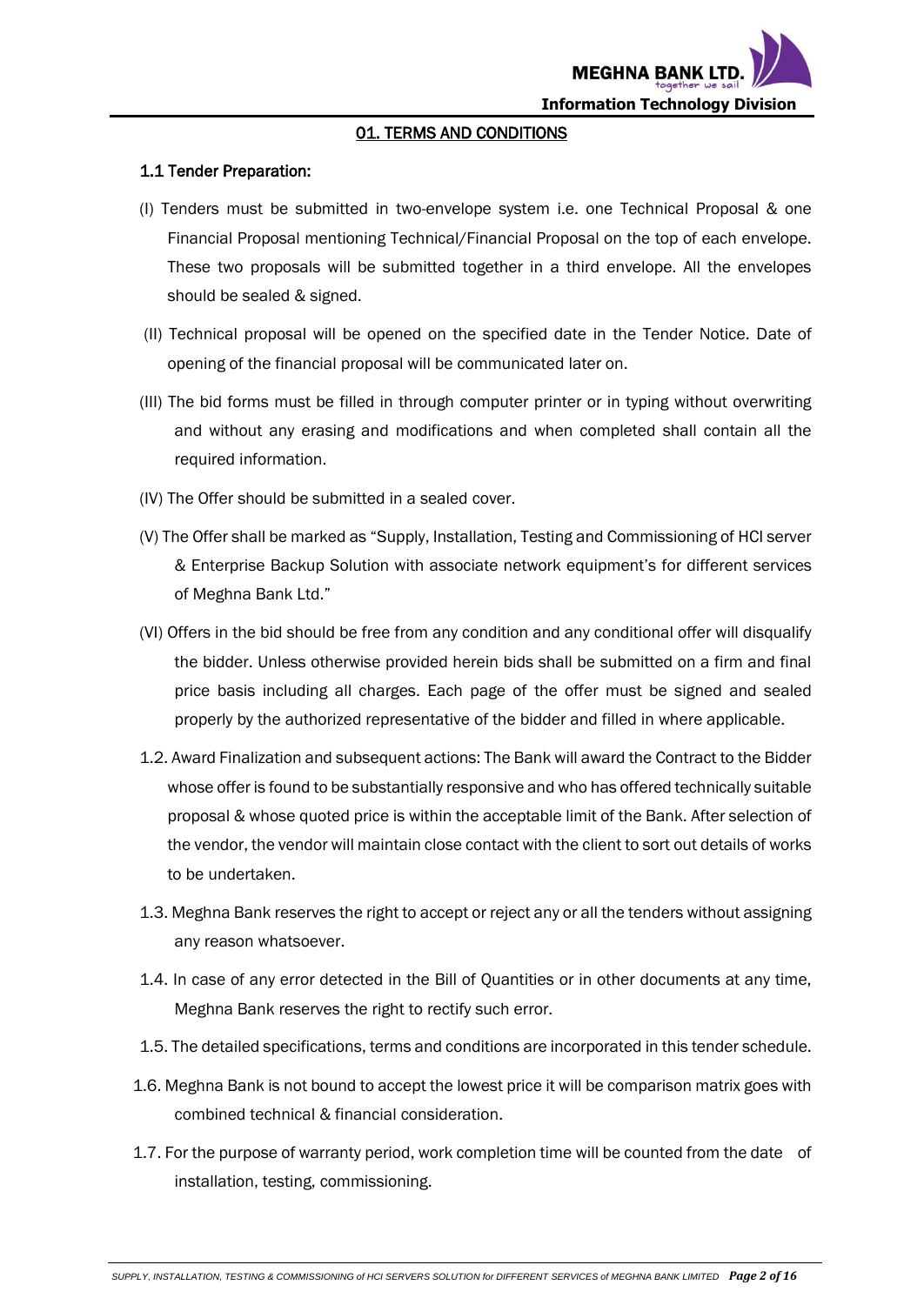

- 1.8. After commencement, work may be delayed due to unforeseen reasons; in such cases, no compensation will be entertained.
- 1.9. No tender document will be issued / received by mail.
- 1.10. Import documents should be issued in favour of bidder itself.
- 1.11. Tender offer may be rejected for any one of the reasons listed herein under. Decision of the Bank will be final in this regard:
- a) Failure to submit Tender before the specified closing time.
- b) All or any pages of the Tender document are not signed and sealed by the Tenderer.
- c) Failure to comply with Specifications annexed herewith.
- d) Any false statement or evidence of fraud.
- e) Failure to comply with all the instructions of the Tender.
- f) Any alteration in the tender schedule.
- g) Failure to submit any document as specified in paragraph 3 of this schedule.
- h) Any discrepancy, overwriting, erasing, ambiguity or omission in quoting rate and in furnishing the tender document.
- 1.12. No price escalation will be entertained.
- 1.13. Other Terms & Conditions:
- (I) Bank has the right to execute full or part of the work.
- (II) The Vendor should consider that the Bank can be requested to do some extra work those are not specifically mentioned in the schedule, but might be necessary for the completion of the work.
- (III) No tender will be accepted for partial quantity.
- (IV) The bid owner must maintain "Business Account" with Meghna Bank Limited. All Payment will be disbursed through the Business Account.

### 1.14. Delivery:

- (I) Delivery period: To be mentioned by the bidder.
- (II) Delivery of the items to be made at IT Division/Head Office or designated place as desired by the Bank.
- (III) Penalty for Delay in delivery: For any delay in delivery and implementation of the system solely due to failure on the part of the BIDDER, the BIDDER will be subject to penalty charges of 0.5% per week of total price.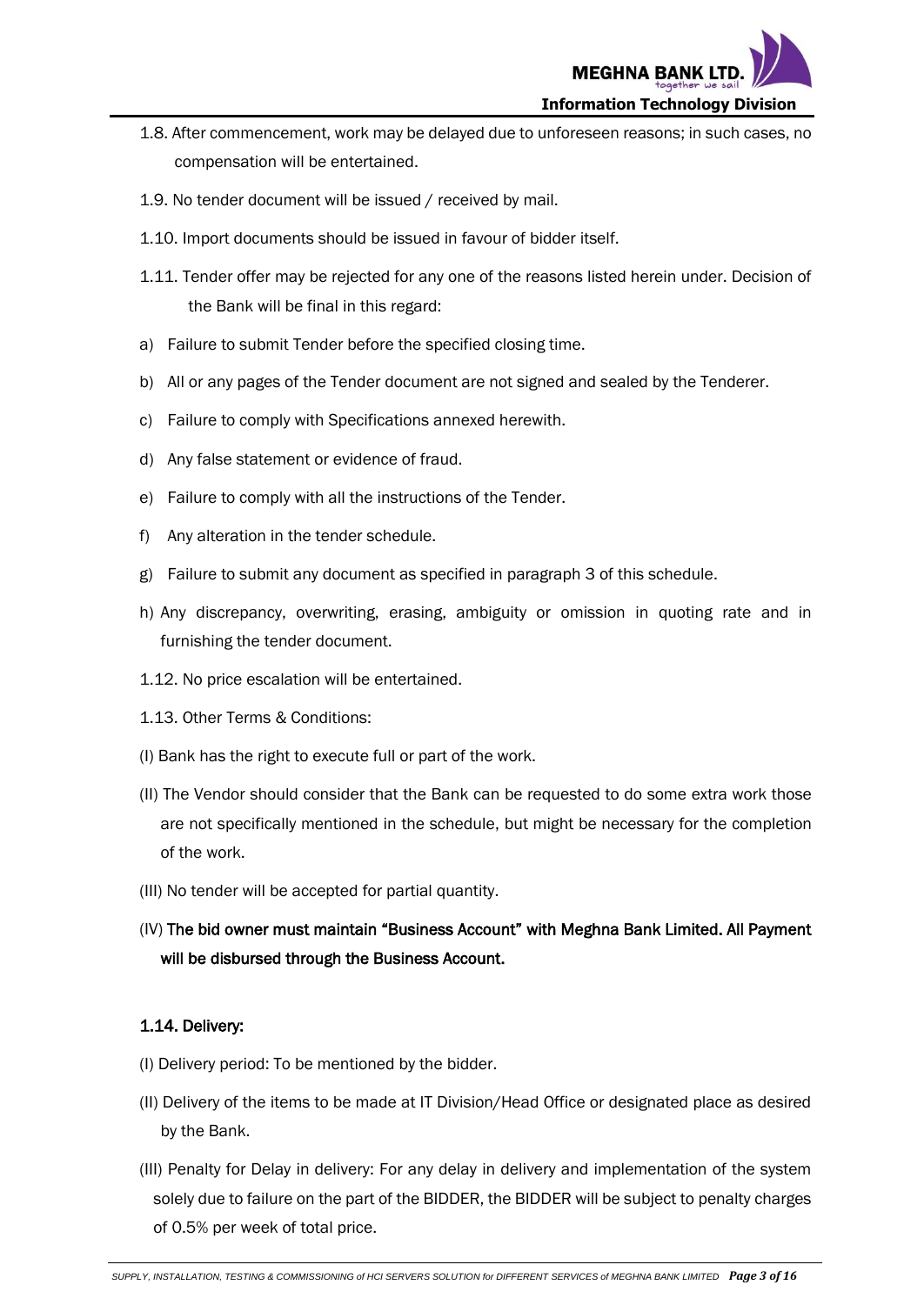

#### 02 TENDER SUBMISSION

2.1. The Tender shall be submitted to the following address:

The Chairman, Procurement Committee, Meghna Bank Ltd,

Address: Subastu Imam Square, 65 Gulshan Avenue, Gulshan-1, Dhaka 1212.

2.2 The Tender documents shall be dropped in the tender box on Date: March 16, 2022 5:00

PM. No tender shall be entertained after the specified time and date. Tender papers must be properly filled in, sealed and signed by authorized official with bidder's name, address, etc.

2.3. No Tender document will be received by mail.

2.4. Technical Clarification:

For any technical Clarification, please contact with the following Bank's Official: Name: Mr. Md. Mamunor Rashid Cell: +880 1730700992 E-mail: [mamun.rashid@meghnabank.com.bd](mailto:mamun.rashid@meghnabank.com.bd)

### 03. PAPERS & DOCUMENTS TO BE SUBMITTED

3.1 Valid Registration/ownership document, VAT & TIN certificate, up-to-date Trade License, & Others Official documents

#### 3.2 Manufacture Authorization Letter. (MAL)

- 3.3 Copies of work-order(s) and performance certificate(s) of execution of HCI solution & Enterprise Backup solutions in Banking, NBFI & Enterprise industry.
- 3.4 List of Team Members with position and technical qualification (Certified or not) for the mentioned solution with the implementation scope and client list.
- 3.5 List of clients with whom have AMC running for the mentioned solution.

### 04. SCOPE OF WORK

## LOT - A, HCI Server solution

4.1 Meghna Bank Limited intends to purchase HCI Server solution for different services.

# Requirement for Datacenter:

| DC              |                                  |                                 |                                                                                             |                           |                                                           |
|-----------------|----------------------------------|---------------------------------|---------------------------------------------------------------------------------------------|---------------------------|-----------------------------------------------------------|
| <b>Projects</b> | <b>CPU</b><br>(Physical<br>Core) | Usable<br><b>Memory</b><br>(TB) | Effective/Usable<br>Storage (All-Flash) &<br>Performance                                    | Availability<br>Guarantee | ToR & Storage<br>Switch $(2+2)$                           |
| Tech<br>Refresh | Min. 512                         | 12TB                            | 200TB Usable Without Data<br>Reduction (deduplication and<br>compression) features enables. | 99.9999%                  | Redundant<br>Switches for<br>each<br>Category;<br>must be |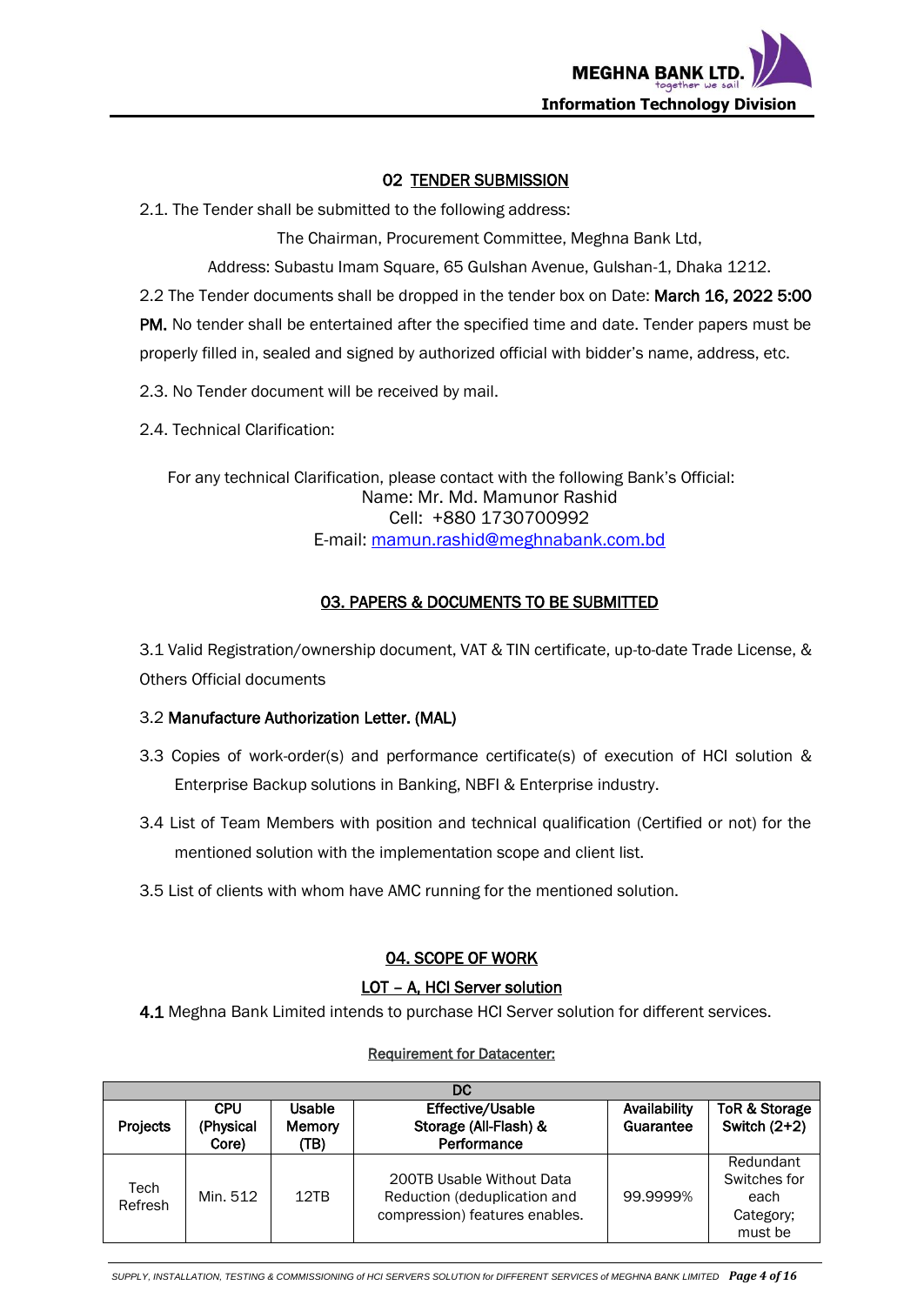

| No other features like thin         | minimum 25G     |
|-------------------------------------|-----------------|
| provisioning, snapshot shall not be | port with optic |
|                                     |                 |
| considered.                         | cable           |
| **Deduplication and compression     | connectivity    |
| shall be inline and variable block. |                 |
| $***$                               |                 |
| 8                                   |                 |
| IOPS must be minimum 200k           |                 |
| keeping the data reduction features |                 |
| enabled; 60:40 Read: Write ratio;   |                 |
| 8k IO Block                         |                 |

#### Requirement for Disaster Recovery Site:

|                 | DR                               |                                 |                                                                                                                                                                                                                                                                                                                                                                                                        |                           |                                                                                                                      |
|-----------------|----------------------------------|---------------------------------|--------------------------------------------------------------------------------------------------------------------------------------------------------------------------------------------------------------------------------------------------------------------------------------------------------------------------------------------------------------------------------------------------------|---------------------------|----------------------------------------------------------------------------------------------------------------------|
| Projects        | <b>CPU</b><br>(Physical<br>Core) | Usable<br><b>Memory</b><br>(TB) | <b>Effective/Usable</b><br>Storage (All-Flash) & Performance                                                                                                                                                                                                                                                                                                                                           | Availability<br>Guarantee | ToR &<br><b>Storage</b><br>Switch (2+2)                                                                              |
| Tech<br>Refresh | Min.384                          | 8TB                             | 150TB Usable Without Data<br>Reduction (deduplication and<br>compression) features enables.<br>No other features like thin<br>provisioning, snapshot shall not be<br>considered.<br>**Deduplication and compression<br>shall be inline and variable block.<br>$**$<br>&<br>IOPS must be minimum 150k<br>keeping the data reduction features<br>enabled; 60:40 Read: Write ratio; 8k<br><b>IO Block</b> | 99.9999%                  | Redundant<br>Switches for<br>each<br>Category;<br>must be<br>minimum<br>25G port with<br>optic cable<br>connectivity |

### LOT – B, Enterprise Backup Solution:

#### Requirement for Datacenter:

|                                  | DC                 |                                |                                                                                                                         |                           |                                                                                            |
|----------------------------------|--------------------|--------------------------------|-------------------------------------------------------------------------------------------------------------------------|---------------------------|--------------------------------------------------------------------------------------------|
| Projects                         | <b>CPU</b><br>Core | <b>Usable</b><br><b>Memory</b> | <b>Effective/Usable</b><br>Storage with license                                                                         | Availability<br>Guarantee | <b>Network</b>                                                                             |
| Enterprise<br>Backup<br>Solution | Min. 12            | Min.128<br>GB                  | Backup Software with<br>20<br>(Front)<br>TB<br>End<br>capacity) Hardware with<br>minimum 140TB usable<br>capacity each. | 99.9999%                  | Min 4x1 G Eth<br>Min 4 x10/25 GbE/ SFP+<br>Min 4 x16GB FC with optic<br>cable connectivity |

#### Requirement for Disaster Recovery Site:

|                                  | DR         |                |                                                                                                                    |              |                                                                                            |
|----------------------------------|------------|----------------|--------------------------------------------------------------------------------------------------------------------|--------------|--------------------------------------------------------------------------------------------|
| Projects                         | <b>CPU</b> | Usable         | Effective/Usable                                                                                                   | Availability | <b>Network</b>                                                                             |
|                                  | Core       | <b>Memory</b>  | Storage with                                                                                                       | Guarantee    |                                                                                            |
| Enterprise<br>Backup<br>Solution | Min. 12    | Min. 128<br>GB | Backup Software with<br>min. 20 TB (Front End<br>capacity) Hardware with<br>minimum 140TB usable<br>capacity each. | 99.9999%     | Min 4x1 G Eth<br>Min 4 x10/25 GbE/ SFP+<br>Min 4 x16GB FC with optic<br>cable connectivity |

# 4.2 WORK COMPLETION TIME:

4.2.1 The client will issue a work-order to the successful bidder upon acceptance of the offer.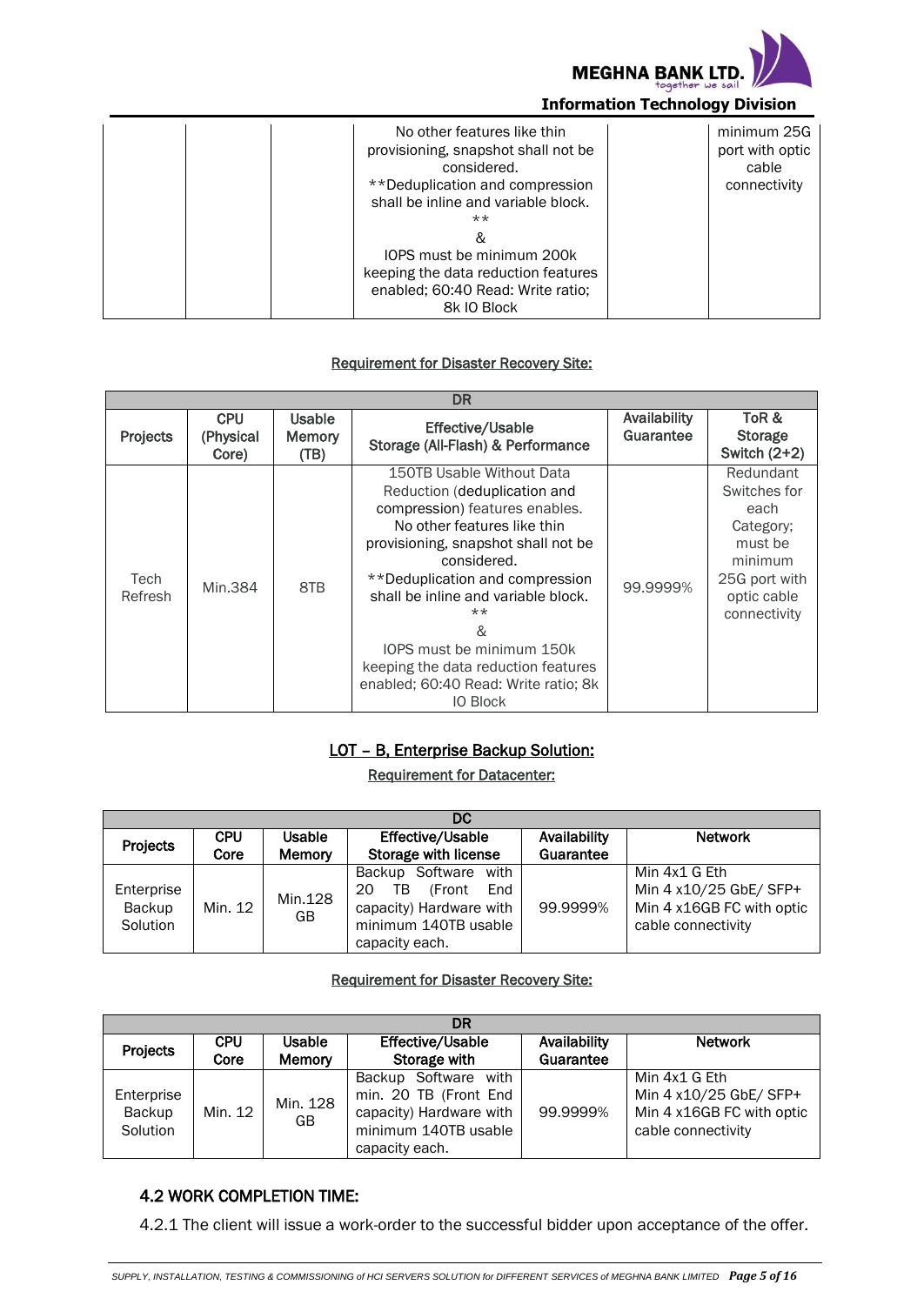

4.2.2 Work must be completed within the time specified in the work order/Notification of Award.

### 4.3 QUALITY ASSURANCE:

The Vendor shall comply with the technical specification as mentioned in the Tender Schedule.

### 4.4 TRAINING FOR OPERATION & TROUBLESHOOTING:

Product related full system administration/certification training from OEM or certified solution center for 5 people in 2 slots.

## 05. WARRANTY, AMC & AFTER SALES SERVICE

#### 5.1. High level Service Level Agreement (SLA):

| Severity<br>Level | <b>General Evaluation Criteria</b>                                                                                                                 | Response Time<br>(24/7/365)                | <b>Resolution Time</b><br>(24/7/365) |
|-------------------|----------------------------------------------------------------------------------------------------------------------------------------------------|--------------------------------------------|--------------------------------------|
| High              | A problem that critically effects on ability of doing<br>regular business. System functionality is unavailable<br>or down due to software failure. | <b>Phone Mail</b><br>Immediate for<br>High | 04 Hours                             |
| Medium            | Any software component failure that leads to<br>degradation of system performance.                                                                 | 01 Hour for<br>Medium                      | 08 Hours                             |
| Low               | Software is having minor issue. Insignificant error<br>without impacting usual business or system<br>performance.                                  | 4 hours for Low                            | $\overline{2}$ 4 Hours               |

#### 5.2 Penalty Clause on Service Failure

1% of the work order value will be penalized on each failure to meet service level. If resolution time is greater than agreed service level, then 0.5% will be penalized for each hour delay for severity level 'High' and 0.25% will be penalized for each hour delay for severity level 'Medium' and 'Low'.

### 5.3 Scope of Installation, Testing, Commissioning & Warranty Service:

The scope of service is as below but not limited to:

- OEM & Vendor will ensure the complete proposed solutions Installation, Testing, Commissioning (PSO or certified SI), Warranty, AMC & Support service.
- Vendor to quote AMC & Support for 3 years. 4th & 5th year AMC separately for the offered solution for each type of product.
- **Maintain all the Solutions support by 24/7/365 days without any interruption.**
- **High & Low level design will be prepared by bidder before implementation by analyzing** Meghna Bank's existing network & system infrastructure architecture.
- After successful implementation by covering every possible areas vendor will provide the "As build Document".
- Provide patch, upgradation, Security Enhancement, Bug fix, New project integration as required to maintain compliance and standard practice preferably without any service interruption
- **Bridge between OEM and Meghna Bank for knowledge transfer, problem troubleshoot** and best use of the product
- Meghna Bank should have direct access to OEM portal to log a case and communicate with OEM global support on any issue.
- Ensure that Meghna Bank can use all the product facilities as and when required
- **Ensure the new integration hosts/servers/backup system/storage/software/security** items as per requirement of the Bank
- To ensure single point of contact, backup contact and support contact escalation matrix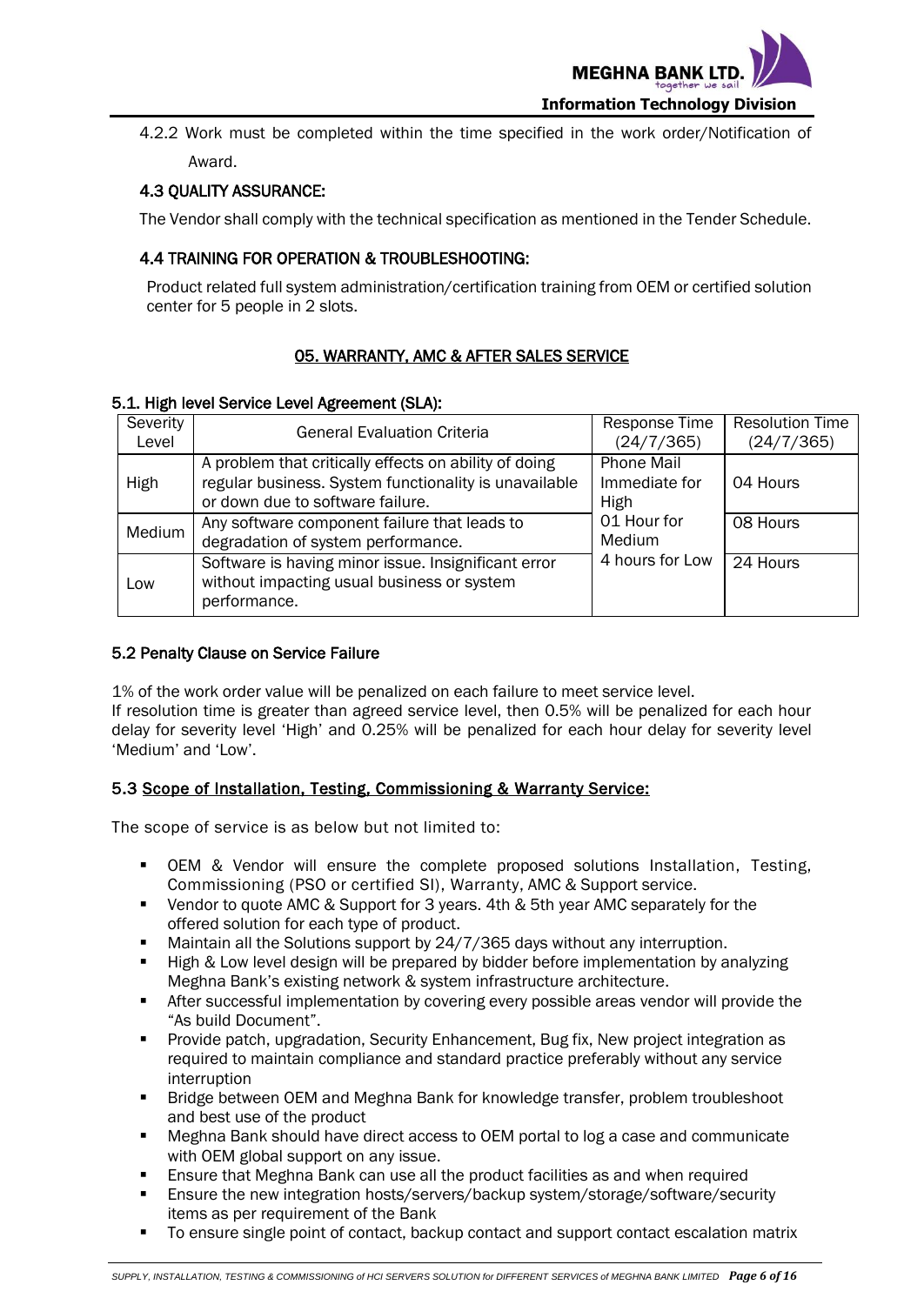

- Vendor must repair any defect/replace any parts of the solution and render services in connection there to at its own cost.
- To provide a quarterly report of the health status of the systems/solution/software along with performance forecast and performance improvement plan
- **During the migration or implementation 100% data consistency will be ensured by the** Vendor/OEM

NB: A detailed level SLA with all clauses will be signed after select the awardee.

#### 06. PRICE

- 6.1. Prices must be quoted both in figures & in words. If there is any discrepancy between the price in figure & the price in words, the later one will prevail.
- 6.2. The client reserves the authority to rectify any computation error in the price quotation of the bidders.
- 6.3. The Bidder has to complete the entire work within the stipulated period as agreed with both parties, in failure 5% of total contract value will be deducted for each Week delay but Penalty will be considered pro-rata basis. Bank will not consider any delay in delivery unless due to force majeure or mutually agreed extension.
- 6.4 Financial offer should contain the bill of material with details pricing information
- 6.5 Financial offer should use separate sheet for each lot in case bidder participate for more than one Lot.
- 6.7 Validity of bids: bids shall remain valid, at a minimum, for the period of 90 Days after the deadline date for bid submission.

#### 07. PAYMENT & SECURITY

- 7.1. The client may issue single work order or in phases. The vendor may submit separate bill/invoice for every unit and client will make payment accordingly.
- 7.2. Meghna Bank will deduct all applicable withholding income Tax and VAT from the invoice at the time of payment as per Government Rules.
- 7.3. Successful bidder(s) to be agreed for submission of a performance security amounting 10% of the total price in the form of bank guarantee at the time of receiving work order or 10% security deposit of gross invoice will be deducted & retained for 3 (Three) months. This amount will be refunded after 3 (three) months from the date of successful delivery, handover and satisfactory performance of the item.
- 7.4. 90% payment will be released after successful product delivery, installation, configuration and UAT. The bill should be submit with work order, Mushak 6.3, original challan which is duly signed by authorized personnel of Meghna Bank Limited. Payment will be made through Bank Account only.

#### 08. TECHNICAL COMPLIANCE SHEET For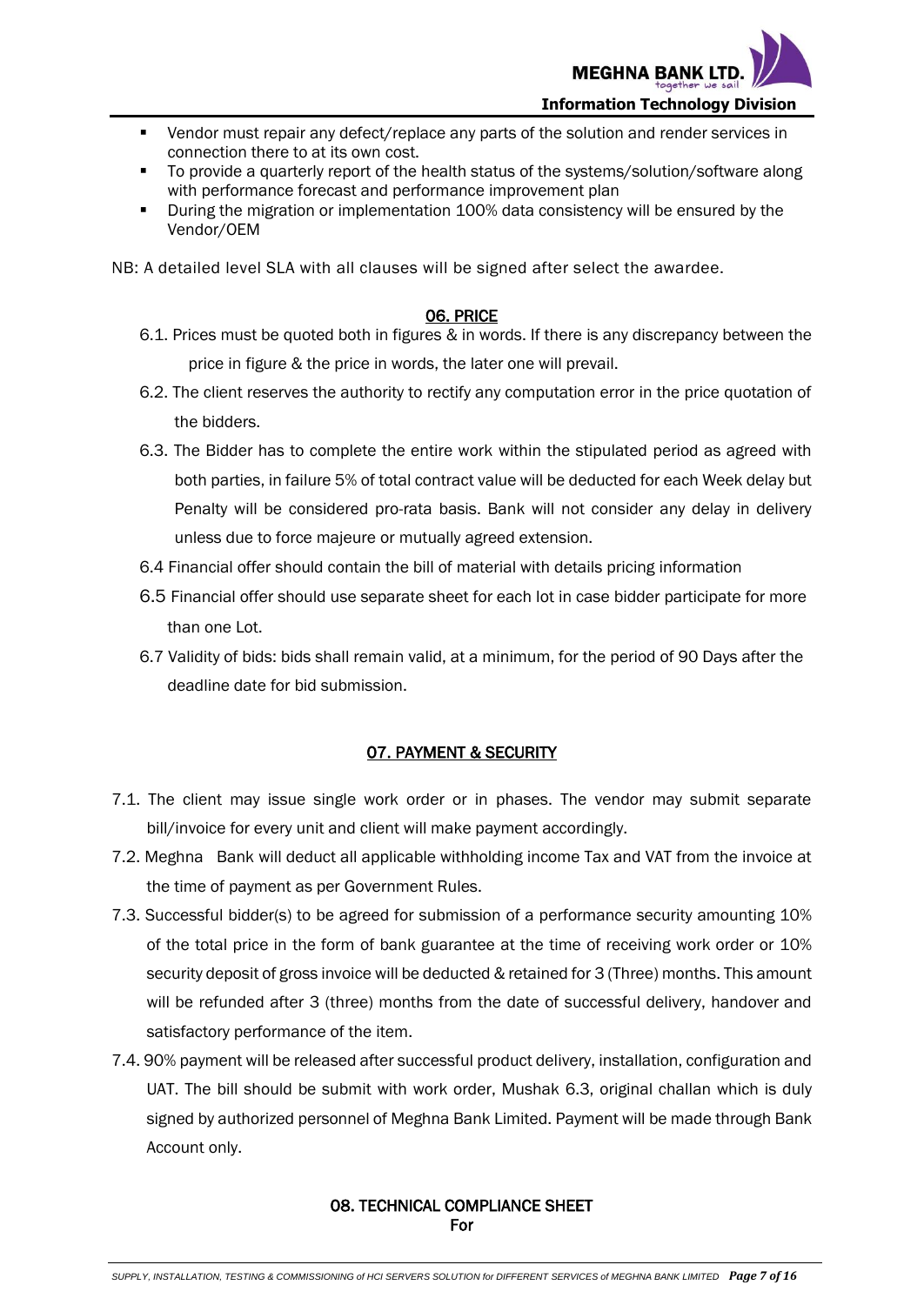

# LOT – A, HCI Server solution

| <b>SL</b> | Item                         | <b>Description</b>                                                                                      | <b>Bidders Response</b> |
|-----------|------------------------------|---------------------------------------------------------------------------------------------------------|-------------------------|
|           |                              | <b>Hyper Converged Infrastructure Solution Specifications</b><br>1.                                     |                         |
|           |                              | Internationally reputed brand and the proposed solution should                                          |                         |
| 1.1       | <b>Brand</b>                 | be a brand listed in the Gartner's magic quadrant's section.                                            |                         |
|           |                              | Include the most recent Gartner report.<br>Specify the model name of the proposed System along with the |                         |
| 1.2       | Model                        | technology used.                                                                                        |                         |
| 1.3       | Country of Origin            | Specify the Country of origin of the proposed system.                                                   |                         |
| 1.4       | Manufacture/                 | Specify the country where the proposed system manufactured                                              |                         |
|           | Assembled in                 | (assembled) in.                                                                                         |                         |
|           |                              | Proposed Solution should come with fully redundant field                                                |                         |
|           |                              | replaceable components.                                                                                 |                         |
|           |                              | Proposed Solution should have independent hot swappable                                                 |                         |
|           |                              | components which can be replaced and serviced without                                                   |                         |
|           | Hardware                     | having the need to power down.                                                                          |                         |
| 1.5       | Specifications for           | OS Support-Should Support Microsoft Windows Server 2019 or                                              |                         |
|           | DC and DR                    | latest, Red Hat Enterprise Linux 6, 7 or latest, SUSE Linux                                             |                         |
|           |                              | Enterprise Server 10 and 11, VMware ESX latest release,                                                 |                         |
|           |                              | Oracle OVM latest release                                                                               |                         |
|           |                              | Failure Alerting Mechanism- Please mention.                                                             |                         |
|           |                              | The solution must come with bundle of license, which has to be                                          |                         |
|           |                              | clearly mentioned in OEM's license portal. The platform and                                             |                         |
| 1.6       | License                      | environment should be customizable as per the requirement of                                            |                         |
|           |                              | the bank.                                                                                               |                         |
|           |                              | The solution must be able to survive single node failures and it                                        |                         |
|           |                              | should in no way affect/degrade the production services &                                               |                         |
|           |                              | usable resources to the end user application hence solution                                             |                         |
| 1.7       | <b>High Availability</b>     | should be proposed in N+1 configuration. There should be                                                |                         |
|           |                              | provision to define cluster level failover with the solution,                                           |                         |
|           |                              | enough resource should be justified for such HA setups.                                                 |                         |
|           |                              | The proposed Solution must combine/integration<br>with                                                  |                         |
|           |                              | virtualization, compute, storage, management, and data                                                  |                         |
|           |                              | protection with a single point of support for the hardware and                                          |                         |
|           |                              | software.                                                                                               |                         |
|           |                              | The proposed solution should come with preinstalled various                                             |                         |
|           |                              | software including Service oriented software (SOS), replication                                         |                         |
|           |                              | with management and associated hypervisor. It should include                                            |                         |
|           |                              | all hardware and software necessary to ensure high availability                                         |                         |
|           |                              | mode of operation.                                                                                      |                         |
|           |                              | The proposed solution should have single management                                                     |                         |
| 1.8       | Solution Key<br>Requirements | Console to manage integrated Compute, Storage and                                                       |                         |
|           |                              | Hypervisor. It should also contain a dashboard to manage and                                            |                         |
|           |                              | provision virtual machines, network, and storage, monitor                                               |                         |
|           |                              | performance and manage events & alerts & generate reports.                                              |                         |
|           |                              | Technology must be software defined and the solution should                                             |                         |
|           |                              | provide enterprise-class storage services using latest x86                                              |                         |
|           |                              | server infrastructures.                                                                                 |                         |
|           |                              | Solution should include an application and infrastructure                                               |                         |
|           |                              | performance management tool quoted as part of the solution                                              |                         |
|           |                              | improve operations and provide deep infrastructure<br>to                                                |                         |
|           |                              | performance insight.                                                                                    |                         |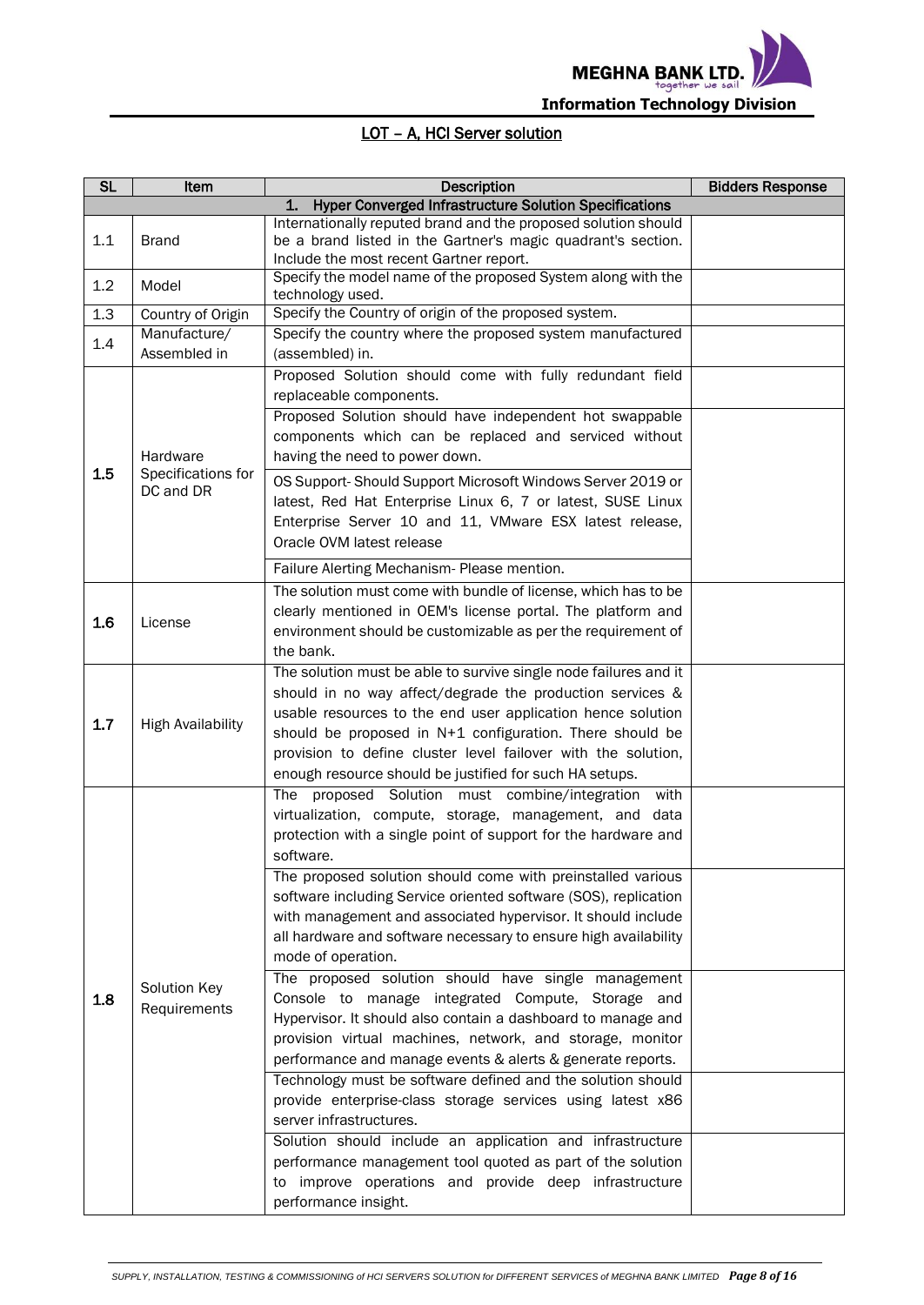

|      |                   | Solution should support live migration of running virtual                                |  |
|------|-------------------|------------------------------------------------------------------------------------------|--|
|      |                   | machines from one physical node to another with zero                                     |  |
|      |                   | downtime, continuous service availability, and complete                                  |  |
|      |                   | transaction integrity transparent to users.                                              |  |
|      |                   | Solution should include a variety of features to proactively                             |  |
|      |                   | identify, and fix issues related to data consistency and integrity,                      |  |
|      |                   | bit rate failures, and hard disk corruption                                              |  |
|      |                   | The proposed solution must support connectivity (Storage                                 |  |
|      |                   | extension) to 3rd party bare metal servers (for optimized dB                             |  |
|      |                   | licensing on physical servers) to storage cluster & use the                              |  |
|      |                   | cluster capacity like (but not limited to) iSCSI, NFS target.                            |  |
|      |                   | Hardware must be available in multiple configurations with the                           |  |
|      |                   | support of "pay-as-you-grow" approach for future scale out.                              |  |
|      |                   | The solution should support to connect external storage                                  |  |
|      |                   | devices (like NAS, SAN etc.) and should be useable as part of                            |  |
|      |                   | the Solution, for the purpose of Backup. There should not be                             |  |
|      |                   | any hardware vendor locking while connecting the external                                |  |
|      |                   | storage/s.                                                                               |  |
|      |                   | Max scalability of proposed solution must mention by the bidder                          |  |
|      |                   | The solution must automatically discover and non-disruptively,                           |  |
|      |                   | adds each new node or appliance and rebalances resources                                 |  |
|      |                   | and workloads across the cluster.                                                        |  |
|      | Scalability       | The solution should be able to scale up by support of adding                             |  |
| 1.9  |                   | additional nodes to the cluster at a later point of time to handle                       |  |
|      |                   | compute, expansion with zero down time.                                                  |  |
|      |                   | Data compression /deduplication /erasure coding techniques                               |  |
|      |                   | should be available with licenses (if applicable) in the Software                        |  |
|      |                   | Defined Storage layer for use without additional cost.                                   |  |
|      |                   | Ability to provide Replication of Virtual machine backup locally                         |  |
|      |                   | and in Disaster Recovery site. (VM level Mirroring) to protect                           |  |
|      |                   | selected VM's. If licensing module is there, bidder should                               |  |
|      |                   | provide licensing details. Should come with solution and should                          |  |
|      | Data Protection & | implement from Day 1 of operation.                                                       |  |
| 1.10 | Firewall          | The Solution should be able to take App and database                                     |  |
|      |                   | consistent snapshot and should be able to schedule the same.                             |  |
|      |                   |                                                                                          |  |
|      |                   | Shall be able to restore VM from the backup.                                             |  |
|      |                   | The Solution should have enterprise level micro segmentation<br>firewall feature         |  |
|      |                   | The solution should provide seamless upgrade for (but not                                |  |
|      |                   | limited to) Firmware, Hypervisor, Storage OS, SOS software,                              |  |
|      |                   | BIOS and other such functions which are required in the                                  |  |
|      |                   | solution.                                                                                |  |
|      | Firmware Code     | Should have the ability to apply all Hardware and firmware                               |  |
| 1.11 | and Patch         | patches without any downtime to production                                               |  |
|      | Management        | Single validated and tested Patch level must be available at all                         |  |
|      |                   | time for hardware and software components in the cluster.                                |  |
|      |                   | All patches for the complete hardware and software solution                              |  |
|      |                   | must come from a single validated source.                                                |  |
|      |                   |                                                                                          |  |
|      |                   | Proposed solution should come with a single proactive incident                           |  |
| 1.12 | Proactive         | reporting and alerting which covers both Hardware components<br>and full software stack. |  |
|      | Maintenance       | Proposed solution should have single dashboard for all the                               |  |
|      |                   | components including hardware, firmware and software.                                    |  |
|      |                   | 2. Compute                                                                               |  |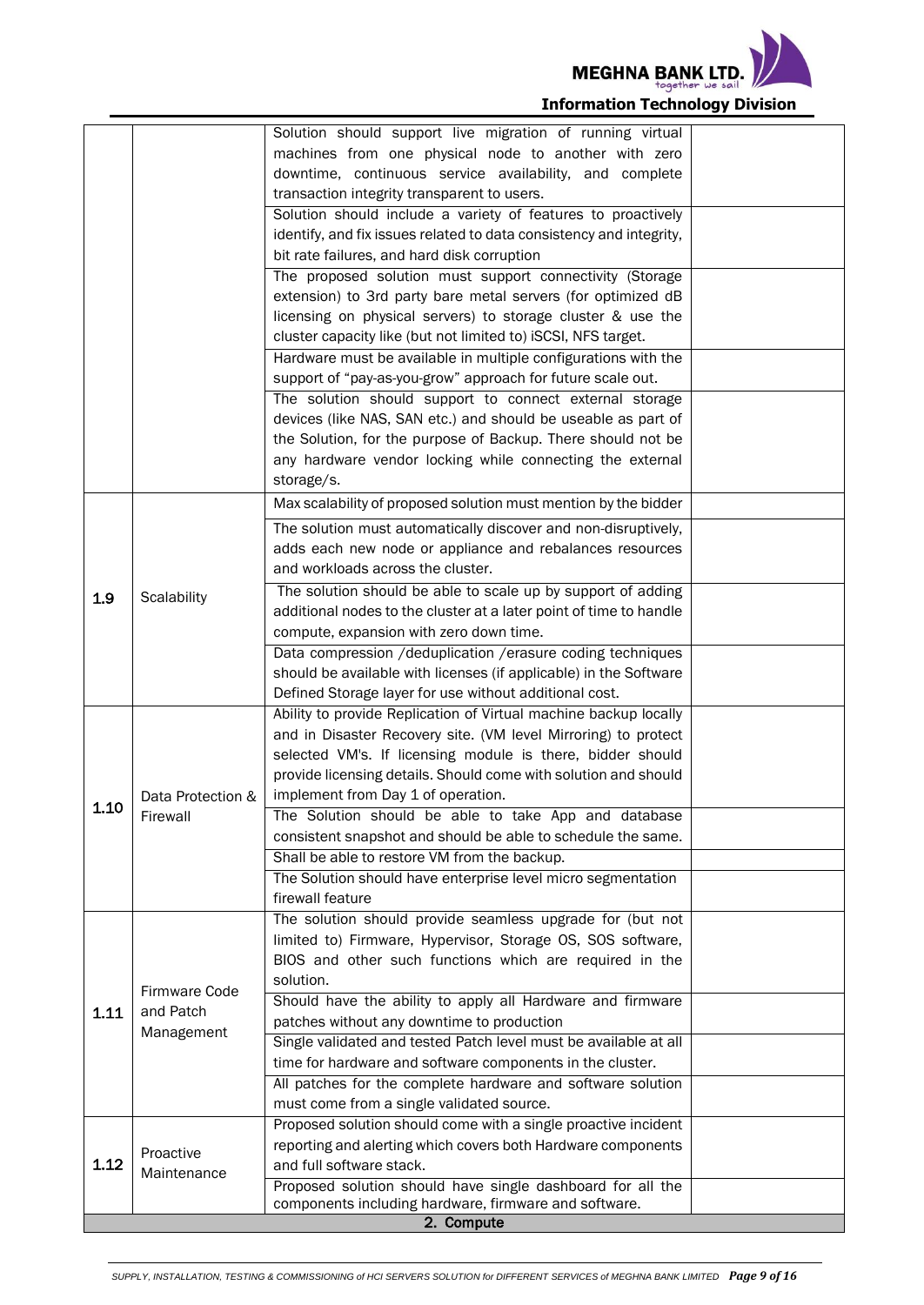

| 2.1              | Processor               | Min. 2-socket; Intel Xeon Gold 6348 processors; 2.6G, 28/56T,<br>11.2GT/s, 42MCache, Turbo, HT (235W) DDR4-3200.                                                                                                                                                                                                                                                                                                                                              |  |
|------------------|-------------------------|---------------------------------------------------------------------------------------------------------------------------------------------------------------------------------------------------------------------------------------------------------------------------------------------------------------------------------------------------------------------------------------------------------------------------------------------------------------|--|
| 2.2              | Memory                  | Min. 1TB per Node as per scope                                                                                                                                                                                                                                                                                                                                                                                                                                |  |
| 2.3              | Network I/O             | Min. 4x 2-port 25G SFP28 adapter with optic cable connectivity<br>to the Distribution Switch and ToR switch.<br>Must provide all necessary transceivers for the ports                                                                                                                                                                                                                                                                                         |  |
| 2.4              | <b>ESXi Booting</b>     | Min. 2x 240GB SSD(Hardware Mirrored) with dedicated<br>hardware RAID Controller                                                                                                                                                                                                                                                                                                                                                                               |  |
| 2.5              | <b>Other Features</b>   | The computing pool should be scalable for future growth, the<br>growth must be considered for upcoming 5 years from the<br>installation date.<br>Enterprise remote management software; Bezel Kit; Cable<br>Management Arm; TPM 2.0                                                                                                                                                                                                                           |  |
|                  |                         | 3. Software Defined Storage                                                                                                                                                                                                                                                                                                                                                                                                                                   |  |
| 3.1              | Encryption              | Storage encryption shall be available from day1.                                                                                                                                                                                                                                                                                                                                                                                                              |  |
| 3.2              | Storage<br>Architecture | All-Flash storage. Bidder shall provide the storage architecture<br>details & should meet the IOPS requirement as per scope                                                                                                                                                                                                                                                                                                                                   |  |
| 3.3              | Storage Poll            | SSD Drives: Should be hot swappable and field replaceable.<br>200TB for DC & 150TB for DR is usable without data reduction<br>(deduplication & compression) features enables.<br>No other features like thin provisioning, snapshot shall not be<br>considered.<br>** Deduplication and compression shall be inline and variable<br>block. **                                                                                                                 |  |
| 3.4              | Performance             | Please mention performance metrics for proposed solution<br>including space & other resources utilization. If available,<br>bidder has to mention sizing document on proposed solution<br>IOPS must be minimum 200k for DC & 150k for DR keeping the<br>data reduction features enabled; 60:40 Read: Write ratio; 8k IO<br><b>Block</b>                                                                                                                       |  |
| 3.5              | <b>Other Features</b>   | 99.9999% availability; All-inclusive license; QoS; Replication;<br>Snapshot.                                                                                                                                                                                                                                                                                                                                                                                  |  |
| $\overline{3.6}$ | Warranty                | Refer to section number 5                                                                                                                                                                                                                                                                                                                                                                                                                                     |  |
|                  |                         | Top of the Rack Switch (ToR Switch)<br>4.                                                                                                                                                                                                                                                                                                                                                                                                                     |  |
| 4.1              | <b>Brand</b>            | Must be in the Gartner Magic Quadrant of wired and wireless<br>network                                                                                                                                                                                                                                                                                                                                                                                        |  |
| 4.2              | Model                   | To be mentioned by the bidder                                                                                                                                                                                                                                                                                                                                                                                                                                 |  |
| 4.3              | Quantity                | Total 4 (Four); 2 (Two) in DC and 2 (Two) in DR                                                                                                                                                                                                                                                                                                                                                                                                               |  |
| 4.4              | Architecture            | Each switch shall be provided with-<br>Min.<br>48x<br>25G/40G<br>40/100G<br>ports<br>and<br>4х<br>QSFP+/QSFP28 Ports with 1x 100G QSFP28 to QSFP28<br>Direct Attached Cable.<br>48 x SFP28 Transceivers for node connectivity<br>٠<br>2 x 40G QSFP+ Transceivers for uplink switch connectivity<br>1x 100G, QSFP28 Direct Attached Cable for inter-switch<br>$\bullet$<br>connectivity, min 1 meter<br>Shall be provided with rack mounting kit.<br>$\bullet$ |  |
| 4.5              | Optics cable            | DC: Shall be provided with the min. 48x 3-meter &<br>48x 15-<br>meter active optical OM4 cable. (Original OEM Factory made<br>sustainable cable)<br>DR: Shall be provided with the min. 32x 3-meter & 32x 15-<br>meter active optical OM4 cable. (Original OEM Factory made<br>sustainable cable)                                                                                                                                                             |  |
| 4.6              | Other features          | TOR Switch must have Layer 3 routing feature<br>$\bullet$<br>Quality of Service (QoS) with extended VLAN support<br>Support jumbo frame, link aggregation & FHRP<br>Dual redundant (1+1) and hot-pluggable power supplies;<br>fully populated<br>Redundant (N+1) and hot-pluggable fan modules; fully<br>populated.                                                                                                                                           |  |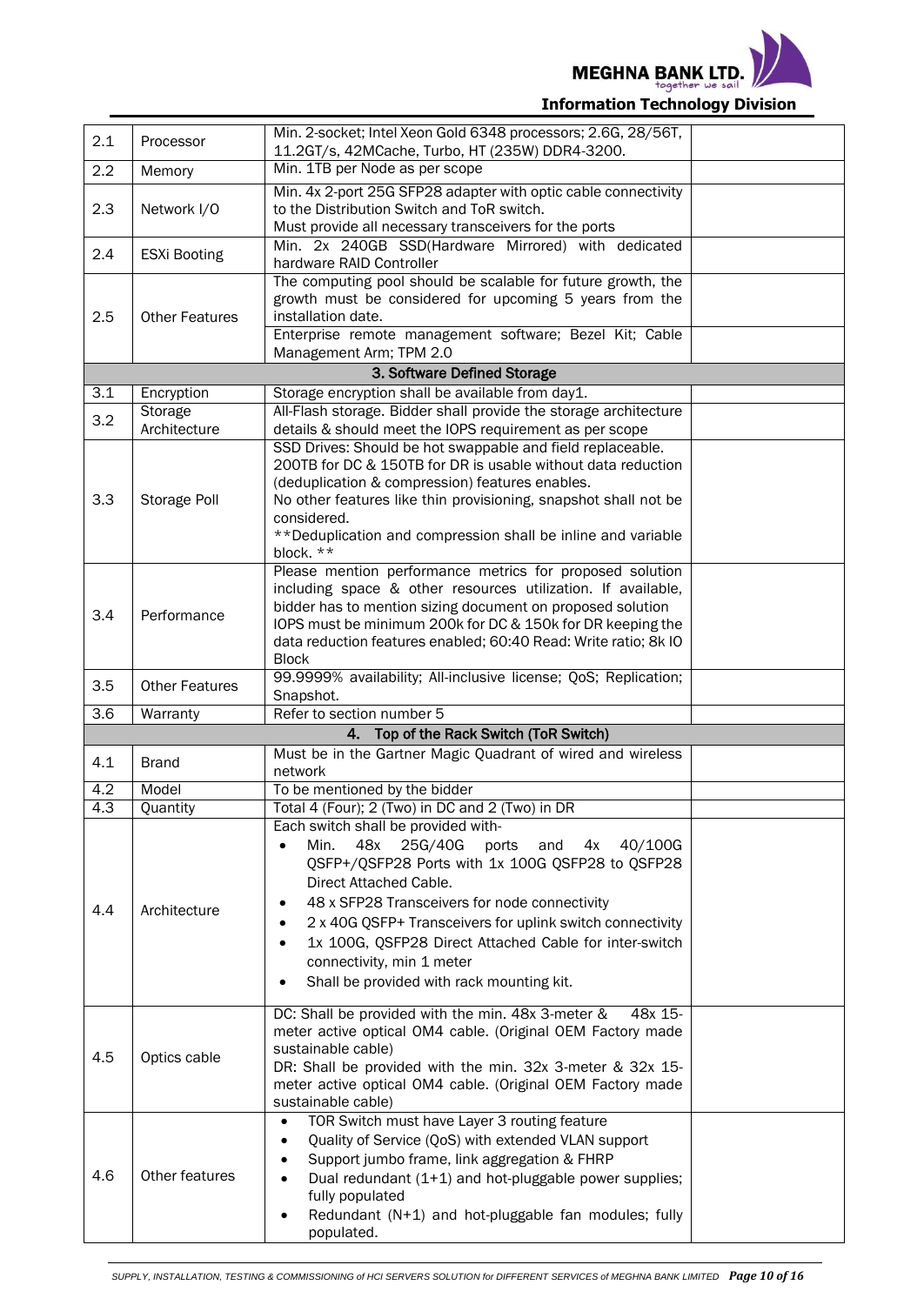

| 4.7 | Warranty        | Refer to section number 5                                                                                                                                                                                                                                                                                                                                                                                                                              |  |
|-----|-----------------|--------------------------------------------------------------------------------------------------------------------------------------------------------------------------------------------------------------------------------------------------------------------------------------------------------------------------------------------------------------------------------------------------------------------------------------------------------|--|
|     |                 | 5. Distribution Switch                                                                                                                                                                                                                                                                                                                                                                                                                                 |  |
| 5.1 | <b>Brand</b>    | Must be in the Gartner Magic Quadrant of wired and wireless<br>network                                                                                                                                                                                                                                                                                                                                                                                 |  |
| 5.2 | Model           | To be mentioned by the bidder                                                                                                                                                                                                                                                                                                                                                                                                                          |  |
| 5.3 | Quantity        | Total 4 (Four); 2 (Two) in DC and 2 (Two) in DR                                                                                                                                                                                                                                                                                                                                                                                                        |  |
| 5.4 | Architecture    | Each switch shall be provided with-<br>Min. 48x 10G ports and 4x 40/100G QSFP+/QSFP28<br>$\bullet$<br>Ports with 1x 100G QSFP28 to QSFP28 Direct Attached<br>Cable.<br>48 x SFP28 transceivers for node connectivity<br>2 x 40G QSFP+ Transceivers for uplink switch connectivity<br>1x 100G, QSFP28 Direct Attached Cable for inter-switch<br>$\bullet$<br>connectivity, min 1 meter<br>Shall be provided with rack mounting kit.                     |  |
| 5.5 | Optics cable    | DC: Shall be provided with the min. 48x 3-meter & 48x 15-<br>meter active optical OM4 cable (Original OEM Factory made<br>sustainable cable)<br>DR: Shall be provided with the min. 32x 3-meter & 32x 15-<br>meter active optical OM4 cable (Original OEM Factory made<br>sustainable cable)                                                                                                                                                           |  |
| 5.6 | Other features  | TOR Switch must have Layer 3 routing feature<br>Quality of Service (QoS) with extended VLAN support<br>Support jumbo frame, link aggregation & FHRP<br>Dual redundant (1+1) and hot-pluggable power supplies;<br>fully populated<br>Redundant (N+1) and hot-pluggable fan modules; fully<br>populated.<br>All the required cables and modules for connecting all nodes to<br>proposed switch in redundant architecture to be supplied from<br>day one. |  |
| 5.7 | Warranty        | Refer to section number 5                                                                                                                                                                                                                                                                                                                                                                                                                              |  |
|     |                 | 6. VMware License                                                                                                                                                                                                                                                                                                                                                                                                                                      |  |
| 6.1 | License Details | 2x VMware vCenter Server Standard (DC & DR)<br>VMware vSphere Enterprise Plus. Number of Processor<br>(as per the total node count)<br>VMware NSX-T Data Centre Enterprise Plus. Number of<br>Processor (As per the total node count)<br>VMware Site Recovery Manager for 75 VMs SDS License<br>VMware vSAN Enterprise Plus (vSAN ready nodes) number<br>$\bullet$<br>of Processor (as per the total node Count)                                       |  |
| 6.2 | Warranty        | Refer to section number 5                                                                                                                                                                                                                                                                                                                                                                                                                              |  |
| 6.3 | License Type    | VMWare software license should be OEM. Quantity of licenses<br>to be mentioned by the bidder as per the scope                                                                                                                                                                                                                                                                                                                                          |  |

#### 09. TECHNICAL COMPLIANCE SHEET For LOT – B, Enterprise Backup Solution:

| <b>SL</b> | <b>Features</b>           | <b>Descriptions</b>                                                                                                          | <b>Bidder's Response</b> |
|-----------|---------------------------|------------------------------------------------------------------------------------------------------------------------------|--------------------------|
|           | Country of Origin         | To be mentioned by bidder                                                                                                    |                          |
|           | Country of<br>Manufacture | To be mentioned by bidder                                                                                                    |                          |
|           | Brand Name &<br>Version   | To be mentioned by bidder                                                                                                    |                          |
| 4         | Quantity &<br>Capacity    | Backup Software with min. 20 TB Front End Capacity License<br>Or min. 300 number of instances combining of virtual, Physical |                          |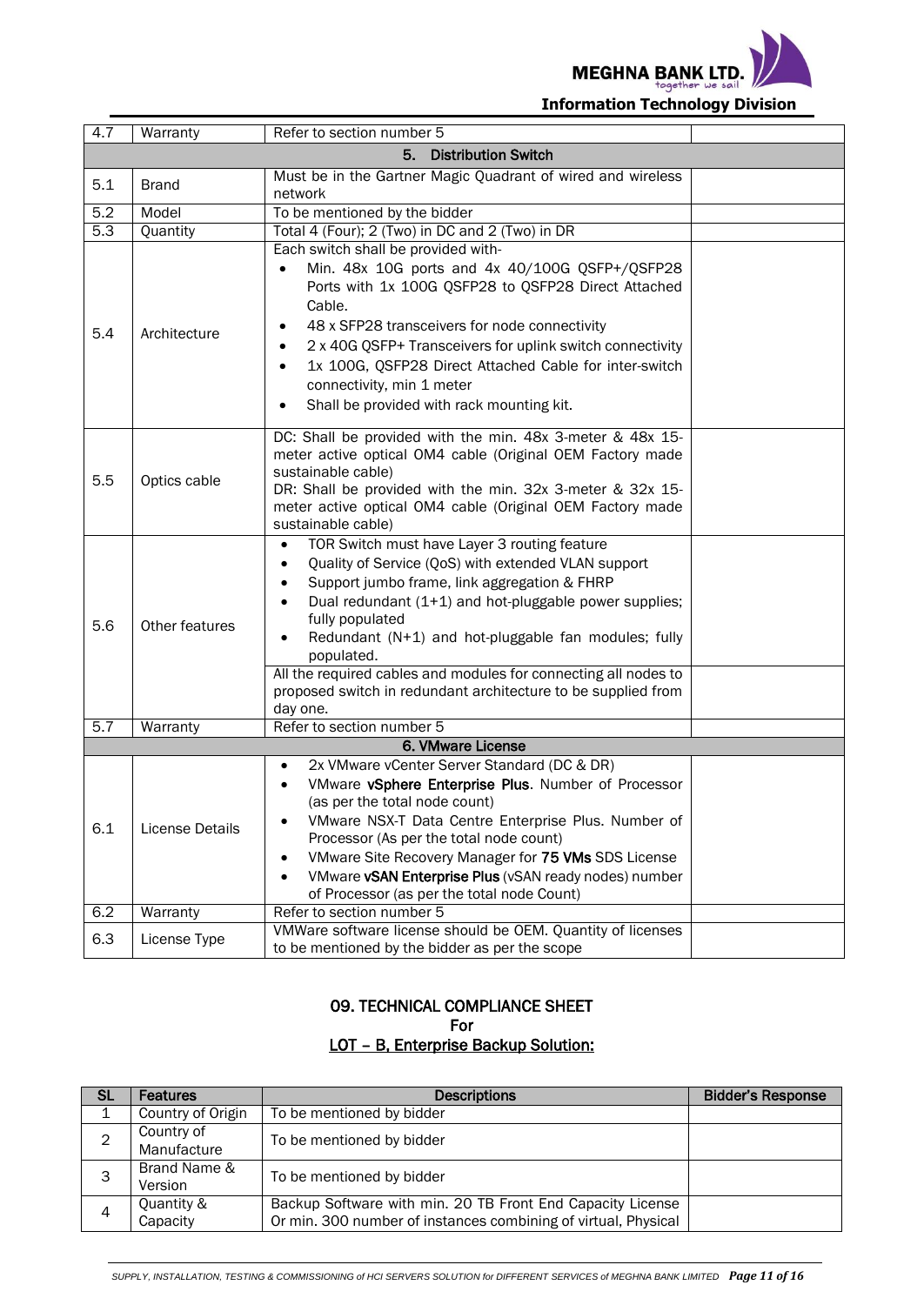

|                |                          | machines or and 2 x Appliance (DC & DR) Hardware with min.                                                                     |  |
|----------------|--------------------------|--------------------------------------------------------------------------------------------------------------------------------|--|
|                |                          | 140TB usable capacity each<br>The data protection solution should be integrated with purpose                                   |  |
|                |                          | build backup appliance (PBBA) with dedicated hardware,                                                                         |  |
|                |                          | network, security, and storage. Solution should be plug & play                                                                 |  |
|                |                          | and should be capable to scale out and up without any change                                                                   |  |
|                |                          | of BOX.                                                                                                                        |  |
|                |                          | The proposed PBBA hardware & software (Operating System                                                                        |  |
|                | Platform                 | and backup software) upgrade and patches shall be available                                                                    |  |
| 6              | Support/                 | till the asked warranty period                                                                                                 |  |
|                | Deployment               | The data protection solution must have complete functional                                                                     |  |
|                |                          | between software ISVs and Hardware appliance deployments.                                                                      |  |
|                |                          | The data protection solution must support the ability to restore                                                               |  |
|                |                          | to multiple parallel locations to enhance business recovery<br>operations and operational flexibility                          |  |
|                |                          | Backup Master server/media server/Repository should be                                                                         |  |
|                |                          | capable of running on Linux/Windows.                                                                                           |  |
|                |                          | The proposed PBBA solution should have following hardware                                                                      |  |
|                |                          | configuration.                                                                                                                 |  |
|                |                          | i)<br>Minimum 4 x 1 Gigabit Ethernet ports                                                                                     |  |
|                |                          | Minimum 4 x 10/25 GbE/ SFP+<br>ii)                                                                                             |  |
|                |                          | Minimum 4 x 16GB FC<br>iii)                                                                                                    |  |
|                |                          | Minimum 128 GB RAM or more<br>iv)                                                                                              |  |
| $\overline{7}$ | Appliance                | 140TB usable space/capacity (post-RAID capacity<br>V)                                                                          |  |
|                | Hardware                 | ignoring dedupe factor)<br>Minimum 12 core CPU processor or better with<br>vi)                                                 |  |
|                |                          | compatible intel chipset                                                                                                       |  |
|                |                          | The proposed PBBA should have Operating System disk in                                                                         |  |
|                |                          | mirroring and data disk on RAID 6 with Hot spare, to ensure                                                                    |  |
|                |                          | data should not loss at any condition.                                                                                         |  |
|                |                          | Proposed PBBA must have expandable option up to 200TB                                                                          |  |
|                |                          | usable space (post-RAID capacity ignoring dedupe factor)                                                                       |  |
| 8              |                          | The backup software licenses should be perpetual in nature                                                                     |  |
|                |                          | with min. 15 TB Front End License Or 300 VM.<br>The Software licensing should be independent of hardware                       |  |
|                | Software License         | Proposed software should have all-inclusive licensing model -                                                                  |  |
|                |                          | one license, all features                                                                                                      |  |
|                |                          | The system shall enable software upgrades without new                                                                          |  |
|                |                          | licensing needing to be issued.                                                                                                |  |
| $\overline{9}$ | Analyst Report/          | The proposed backup software must be present as Leaders in                                                                     |  |
|                | <b>Gartners Position</b> | Gartner's Magic Quadrant for backup software report                                                                            |  |
|                |                          | consistently last couple of years.                                                                                             |  |
| 10             |                          | Administrator dashboard must display a graphical visualization                                                                 |  |
|                | Admin<br>Dashboard       | of the environment. The dashboard must have the features for<br>administration, configuration, monitoring and reporting of all |  |
|                |                          | tasks.                                                                                                                         |  |
|                |                          | The data protection solution must support VMware, Microsoft                                                                    |  |
|                |                          | Hyper-V, Nutanix, RedHat Virtualization and OpenStack                                                                          |  |
|                |                          | virtualization for Virtual Machines support. Should also support                                                               |  |
|                |                          | AIX, Solaris, and NAS backup.                                                                                                  |  |
|                |                          | The data protection solution must support container workloads                                                                  |  |
|                |                          | for backup of data used by containers                                                                                          |  |
|                | <b>Virtual Systems</b>   | The data protection solution must not depend on any third-party                                                                |  |
| 11             | /Workload                | user interface and/or product, bundled or not, for granular<br>recovery                                                        |  |
|                | Support                  | The data protection solution must not depend on any third-party                                                                |  |
|                |                          | tool/product, bundled or/not, for Bare metal recovery (BMR)                                                                    |  |
|                |                          | The data protection solution must provide Docker/ Kubernetes                                                                   |  |
|                |                          | certified client container workload support                                                                                    |  |
|                |                          | Ability to test backups and verify backups can be recovered                                                                    |  |
|                |                          | without restoring to production.                                                                                               |  |
|                |                          | The data protection solution must be a vSAN certified                                                                          |  |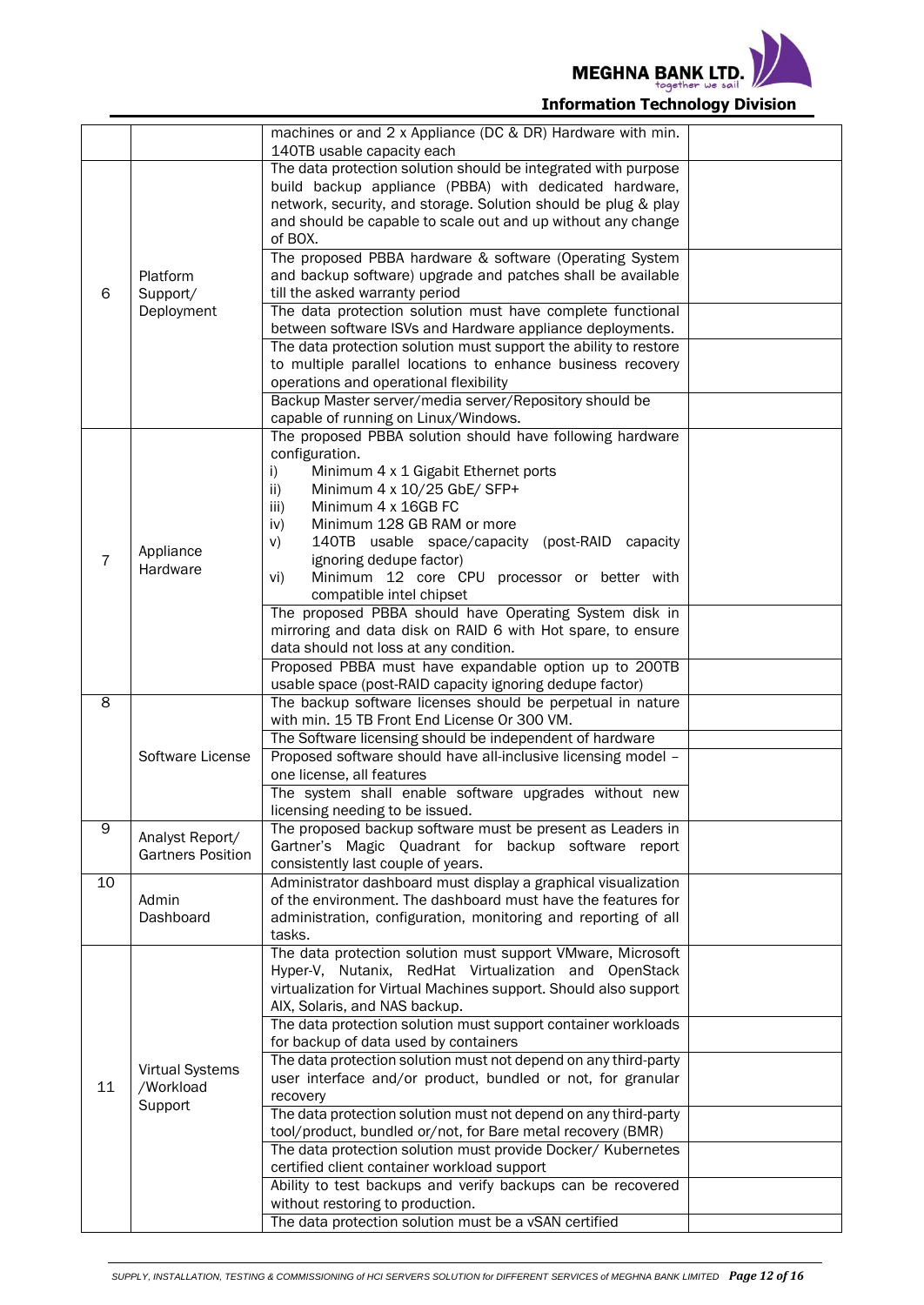

|    |                           | Backup software should be a Hardware Agnostic software and<br>It should be able to backup data to tapes (like LTO) as well for<br>long term retention. And also provide Fiber channel tape out<br>support |  |
|----|---------------------------|-----------------------------------------------------------------------------------------------------------------------------------------------------------------------------------------------------------|--|
|    |                           | Should allow for a failed backup or recovery job to be resumed<br>from the point of failure rather than restarting the job all over<br>again.                                                             |  |
|    |                           | The data protection solution must support multiple vendor                                                                                                                                                 |  |
|    |                           | array subsystems for snapshot integration.                                                                                                                                                                |  |
|    | Operational<br>Simplicity | The data protection solution must not require additional<br>licenses and/or fees to enable the use of cloud tiering or<br>replication                                                                     |  |
|    |                           | protection solution shall support<br>The data<br>with<br>DR<br>orchestration tool which can automate the recovery of Virtual<br>Machines between DC and DR site if required                               |  |
|    |                           | The data protection solution should support for ever<br>incremental backup & there should not be a need to do a full<br>back up again                                                                     |  |
| 12 |                           | The data protection solution should support multiple service<br>level based on data type and should have ability to prioritize<br>backup/restore based on the data classification                         |  |
|    |                           | The data protection solution must be able to set job priority for<br>replication of data for DR purposes                                                                                                  |  |
|    |                           | Should have support for Development kits / API/ Rest API for<br>customization of scripts and integration with EMS and the cloud<br>infrastructure stack                                                   |  |
|    |                           | Should<br>provisioning<br><b>Business</b><br>leverage<br>οf                                                                                                                                               |  |
|    |                           | Copy/Cloning/Snapshot/vaulting/synthesize backups, etc. by<br>various storage vendors for zero downtime backup                                                                                            |  |
|    |                           | Should support integration with leading cloud infrastructure                                                                                                                                              |  |
|    |                           | platforms - like Open Stack or Cloud stack                                                                                                                                                                |  |
|    | Database<br>support       | The proposed backup solution must include Agent/Modules for<br>online backup of files, applications, and databases such as MS                                                                             |  |
|    |                           | SQL, Oracle, DB2, Sybase, MySQL, Exchange, SharePoint and                                                                                                                                                 |  |
|    |                           | distributed databases/filesystems like NoSQL, MongoDB, Big<br>data and Hadoop                                                                                                                             |  |
|    |                           | The proposed solution must support "Always On" Configurations                                                                                                                                             |  |
| 13 |                           | to provide a single entry point to perform backup and restore in<br>MS-SQL                                                                                                                                |  |
|    |                           | Your solution must support instant access for SQL database.                                                                                                                                               |  |
|    |                           | Should support integration with native utilities like Oracle<br>RMAN, MSSQL backup) with and without source-side                                                                                          |  |
|    |                           | deduplication.                                                                                                                                                                                            |  |
|    | Applications and          | Should support application consistent backups of all major DBs<br>and Apps. Should also provide;                                                                                                          |  |
| 14 | DB Integration            | . Integration with Oracle/RMAN including support for<br>backup's rollover from FRA is highly desired.                                                                                                     |  |
|    |                           | • Block level backups of Hyper-V with consistency                                                                                                                                                         |  |
|    | Exchange                  | The solution must be able to backup and recovery of latest<br>Exchange Database.                                                                                                                          |  |
| 15 | Recovery                  | The proposed software should have ability to perform single file                                                                                                                                          |  |
|    |                           | level recovery at the click of a button without having to rely on<br>3rd party tools or vendors.                                                                                                          |  |
|    | Security                  | The backup solution shall come with immutable backup<br>appliance that will protect any malicious attack.                                                                                                 |  |
|    |                           | Proposed software must have Ransomware resiliency built-in to                                                                                                                                             |  |
| 16 |                           | protect backed up data from ransomware attack.                                                                                                                                                            |  |
|    |                           | The data protection solution must have role based access<br>control for users to perform specific actions.                                                                                                |  |
|    |                           | The data protection solution must be able to integrate with                                                                                                                                               |  |
|    |                           | active directory for assigning permissions for administration.                                                                                                                                            |  |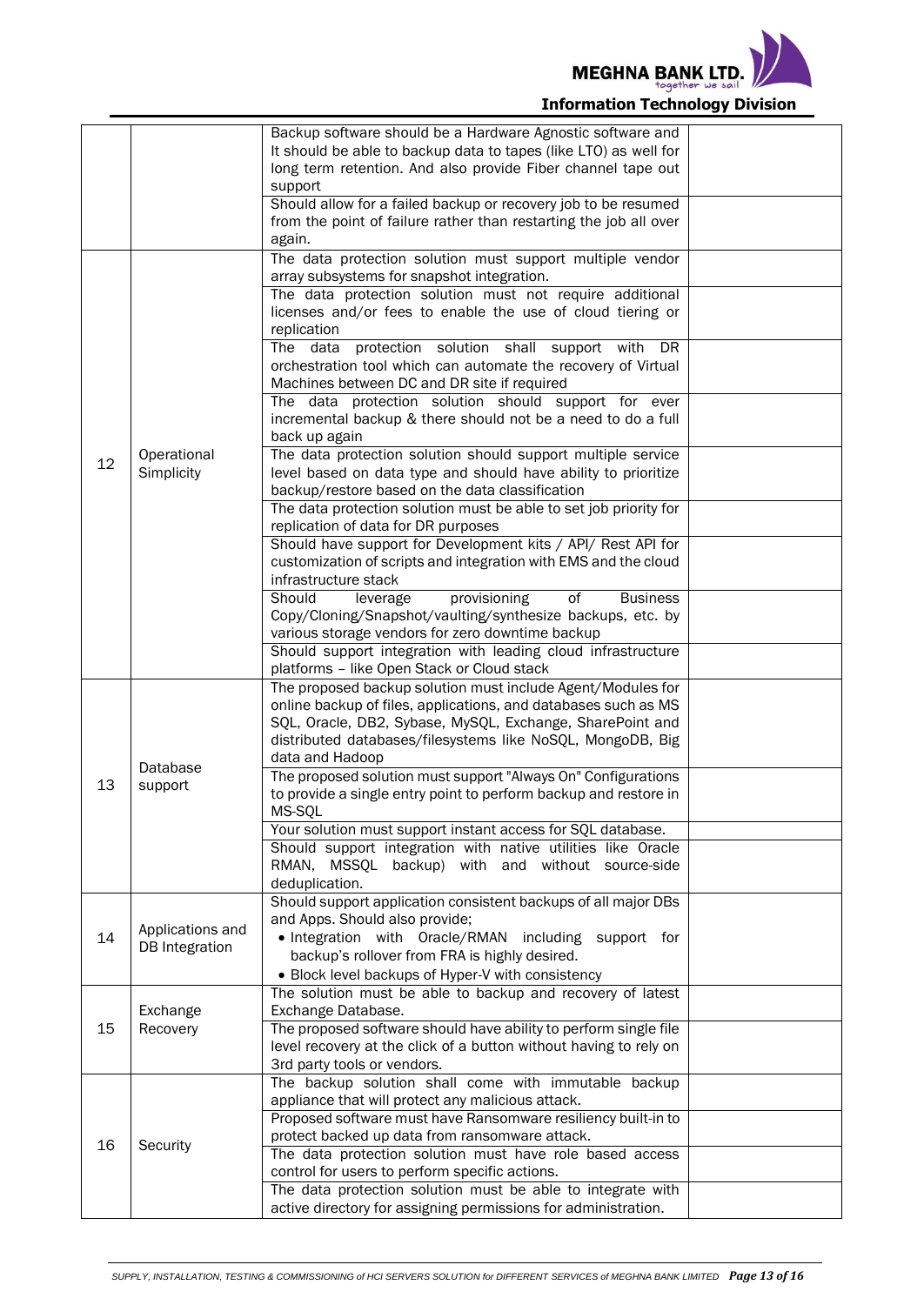

|    |                                          | The data protection solution must maintain an audit trail to<br>track the operations of the users and the changes that they<br>have made.                                                                                                                                                                                                                          |  |
|----|------------------------------------------|--------------------------------------------------------------------------------------------------------------------------------------------------------------------------------------------------------------------------------------------------------------------------------------------------------------------------------------------------------------------|--|
|    |                                          | Should support strong encryption (end to end) of data-at-rest/in<br>replication and in flight. Required license should be included.<br>Solution must meet compliance standards for data, Solution<br>must support secure-multi-tenancy. Should also support<br>locking the data from deletion and forging to make it<br>immutable.                                 |  |
| 17 | Scale/<br>Performance                    | The data protection solution must support at least 50 VMs for<br>simultaneous instance access and recovery                                                                                                                                                                                                                                                         |  |
| 18 | Protocols                                | Should support multiple backup protocols (VTL, NFS, CIFS,<br>NDMP and any other recommended proprietary protocol)<br>simultaneously. All protocol licenses must be included.                                                                                                                                                                                       |  |
| 19 | Throughput                               | Can handle not less than 25TB/hr throughput using the<br>proposed protocol(s)                                                                                                                                                                                                                                                                                      |  |
| 20 | Protection and<br><b>Fault Tolerance</b> | Must have robust FT and self-healing mechanism. E.g. RAID<br>with hot spare, end-to-end verification without performance<br>degradation, System should be able to survive double disk<br>failure.                                                                                                                                                                  |  |
| 21 | Cleanup/Housek<br>eeping                 | System<br>have seamless self-maintenance<br>should<br>and<br>housekeeping mechanism (e.g. cleanup, garbage collection)<br>without affecting routine backup/recovery and replication<br>operations.                                                                                                                                                                 |  |
| 22 |                                          | The data protection solution must support intelligent, fixed and<br>variable deduplication & compression technology                                                                                                                                                                                                                                                |  |
|    | Data Reduction                           | Backup Software may provide Source (Client & Media Server) &<br>Target base data Deduplication capabilities (if required<br>according to solution architecture). It should provide Global<br>deduplication across backup jobs and different workloads.                                                                                                             |  |
|    |                                          | The data protection solution must offer at least 50:1<br>deduplication ratio without the use of 3rd party arrays/tools.                                                                                                                                                                                                                                            |  |
|    |                                          | Any required deduplication license(s) must be included for<br>target and source-side deduplication.                                                                                                                                                                                                                                                                |  |
| 23 | Replication                              | Network optimized replication with capability of bandwidth<br>throttling. Solution must support 1:1, many: 1, 1: many, and<br>cascaded replication. Required replication license(s) should be<br>included for entire capacity. Solution should support immediate<br>replication of backups to maximize DR readiness and minimize<br>lag between production and DR. |  |
| 24 | Reporting                                | Comprehensive reporting of media, backup server, jobs/tasks<br>analytics & details dashboard view should be offered in the<br>supplied solution.<br>Backup software should have capability to do trend analysis for<br>capacity planning of backup environment,                                                                                                    |  |
| 25 | Deployment &<br>Migration                | OEM/Vendor must take responsibility of all the associate<br>deployment, data migration from existing backup system and<br>make the system production ready, detailed SOW must be<br>provided with the offer.                                                                                                                                                       |  |
| 26 | Software<br>Licenses                     | Advanced analytics feature to predict drive health as well<br>$\bullet$<br>as cartridges health and life.<br>Data Verification Software proactively validates and<br>$\bullet$<br>scans, non-disruptively, the quality of data stored on LTO<br>tape cartridges, that ensures a successful restore is<br>possible when critical business data is needed.           |  |
| 27 | Warranty                                 | Refer to section number 5                                                                                                                                                                                                                                                                                                                                          |  |

### Tape drive specifications: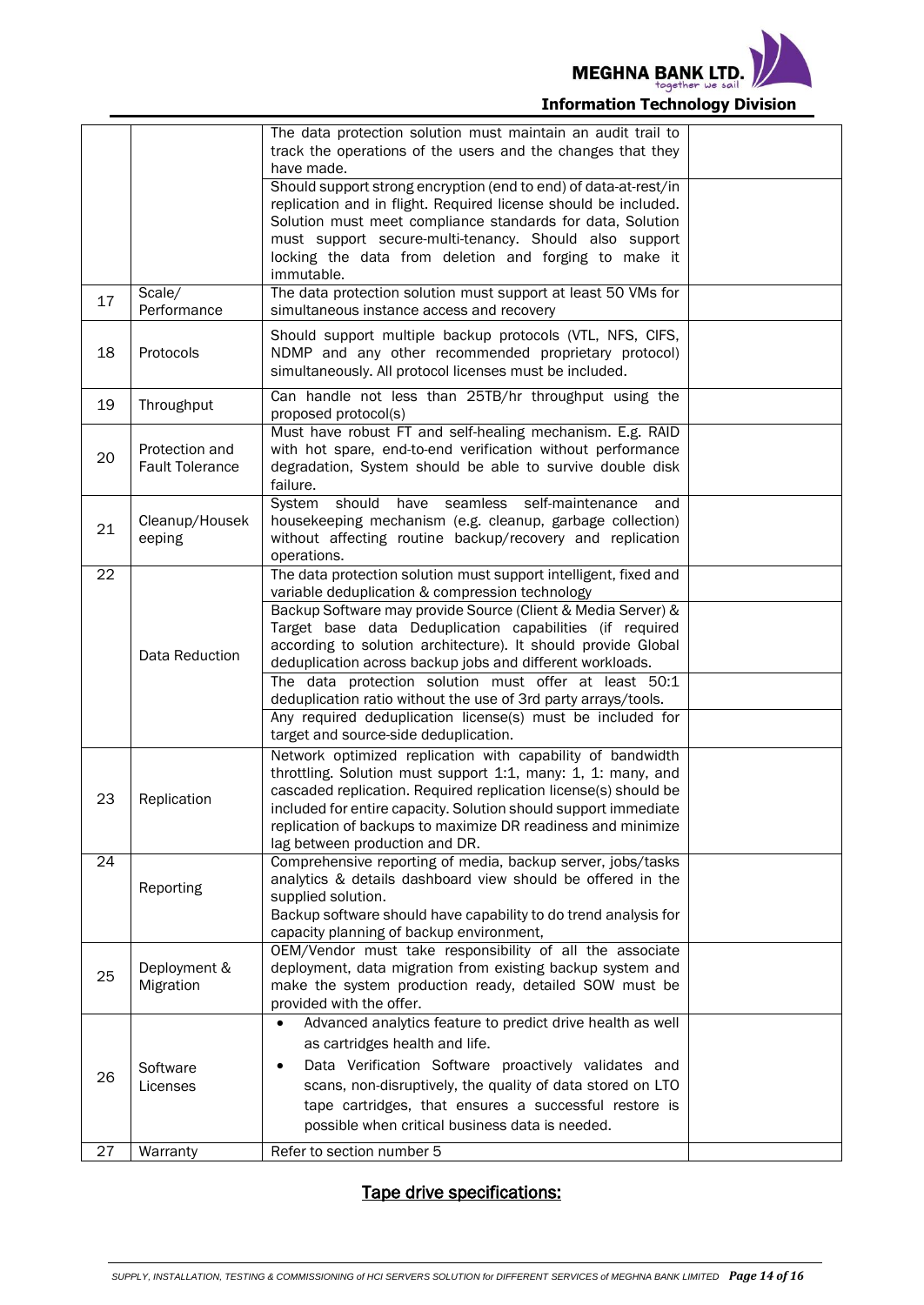

| <b>SL</b>      | Features<br><b>Descriptions</b>         | <b>Bidder's Response</b>                                                                                         |  |
|----------------|-----------------------------------------|------------------------------------------------------------------------------------------------------------------|--|
| 1              | <b>Brand</b>                            | To be mentioned by the bidder                                                                                    |  |
| $\overline{c}$ | Model                                   | To be mentioned by the bidder                                                                                    |  |
|                |                                         | The Offered Rack Mountable Tape Library must be with                                                             |  |
| 3              | Feature                                 | Minimum of 3 LTO-9 FC tape drive. The required Rackmount                                                         |  |
|                |                                         | Kits & Accessories must be Supplied                                                                              |  |
| 4              | No. of Data Slots                       | The Offered Tape Library must be with Minimum 32 Slots                                                           |  |
|                |                                         | The Tape Library must be Offered LTO-9 drive in the Library shall                                                |  |
|                | <b>Tape Drive</b>                       | conform to the continuous and data rate matching technique                                                       |  |
| 5              | Architecture                            | for higher reliability.                                                                                          |  |
|                |                                         | Should support Linear Tape File System (LTFS) to provide easy                                                    |  |
|                |                                         | data access and management allowing easy file share                                                              |  |
| 6              | Transfer Rate and                       | Offered LTO-9 drive shall support 300MB/sec in Native transfer                                                   |  |
|                | Backup Rate                             | rate per drive                                                                                                   |  |
| 7              | Power Supply                            | The offered Tape Library must be offered with Redundant Power                                                    |  |
|                |                                         | supply.<br>The Tape Library Must be compatible with earlier version of LTO                                       |  |
| 8              | Compatibility                           | like LTO-7, LTO-8 etc.                                                                                           |  |
|                |                                         | The Offered Tape Library shall provide 8Gbps native FC                                                           |  |
| 9              | Connectivity                            | connectivity to SAN switches.                                                                                    |  |
|                |                                         | Offered Tape Library must have partitioning support so that                                                      |  |
| 10             | Partitioning                            | each drive can be configured in a separate partition. The                                                        |  |
|                |                                         | Partitioning License should be provided along with the Library.                                                  |  |
|                |                                         | Bidder must Supply (30 Blank- New Data cartridges & 5                                                            |  |
| 11             | Cartridges                              | Cleaning Cartridges) with barcode labels.                                                                        |  |
| 12             | Management                              | Tape Library shall provide web based remote management.                                                          |  |
|                |                                         | The offered tape library solution must support encryption and                                                    |  |
|                |                                         | the encrypted keys should be managed by the ISV or the Tape                                                      |  |
| 13             | Encryption                              | library as a part of solution i.e., the Data on the LTO media must                                               |  |
|                |                                         | be in Encrypted form, The Encryption management should be                                                        |  |
|                |                                         | either AME or LME, to keep the keys safe and secured.                                                            |  |
| 14             | <b>Barcode Reader</b><br>and Male slots | Tape library shall support Barcode reader and min 3 male slots                                                   |  |
|                |                                         | to deliver easy, secure access to individual tape cartridges<br>without interrupting library operations.         |  |
|                |                                         | Full-fledged Media Library Management, including complete                                                        |  |
| 15             | Operational<br>Simplicity               | and automated offsite tape management, creation of pickup                                                        |  |
|                |                                         | and drop lists, tracking of tapes, etc.                                                                          |  |
|                |                                         | Advanced analytics feature to predict drive health as well as<br>$\bullet$                                       |  |
|                |                                         | cartridges health and life.                                                                                      |  |
|                |                                         | Data Verification Software proactively validates and scans,<br>$\bullet$                                         |  |
| 16             | Software licenses                       | non-disruptively, the quality of data stored on LTO tape                                                         |  |
|                |                                         | cartridges, that ensures a successful restore is possible                                                        |  |
|                |                                         | when critical business data is needed.                                                                           |  |
|                |                                         | Valid FCC certificate to be submitted along with the bid<br>٠                                                    |  |
|                |                                         | The Tape library must set alerts for backup and archive<br>٠                                                     |  |
| 17             |                                         | events.                                                                                                          |  |
|                | Other Features                          | Should have Operator Control Panel to check system status,                                                       |  |
|                |                                         | run diagnostics, view system logs, check and set<br>configuration, verify drive operations, run an inventory and |  |
|                |                                         | manage the system.                                                                                               |  |
| 18             | Warranty                                | Refer to section number 5                                                                                        |  |